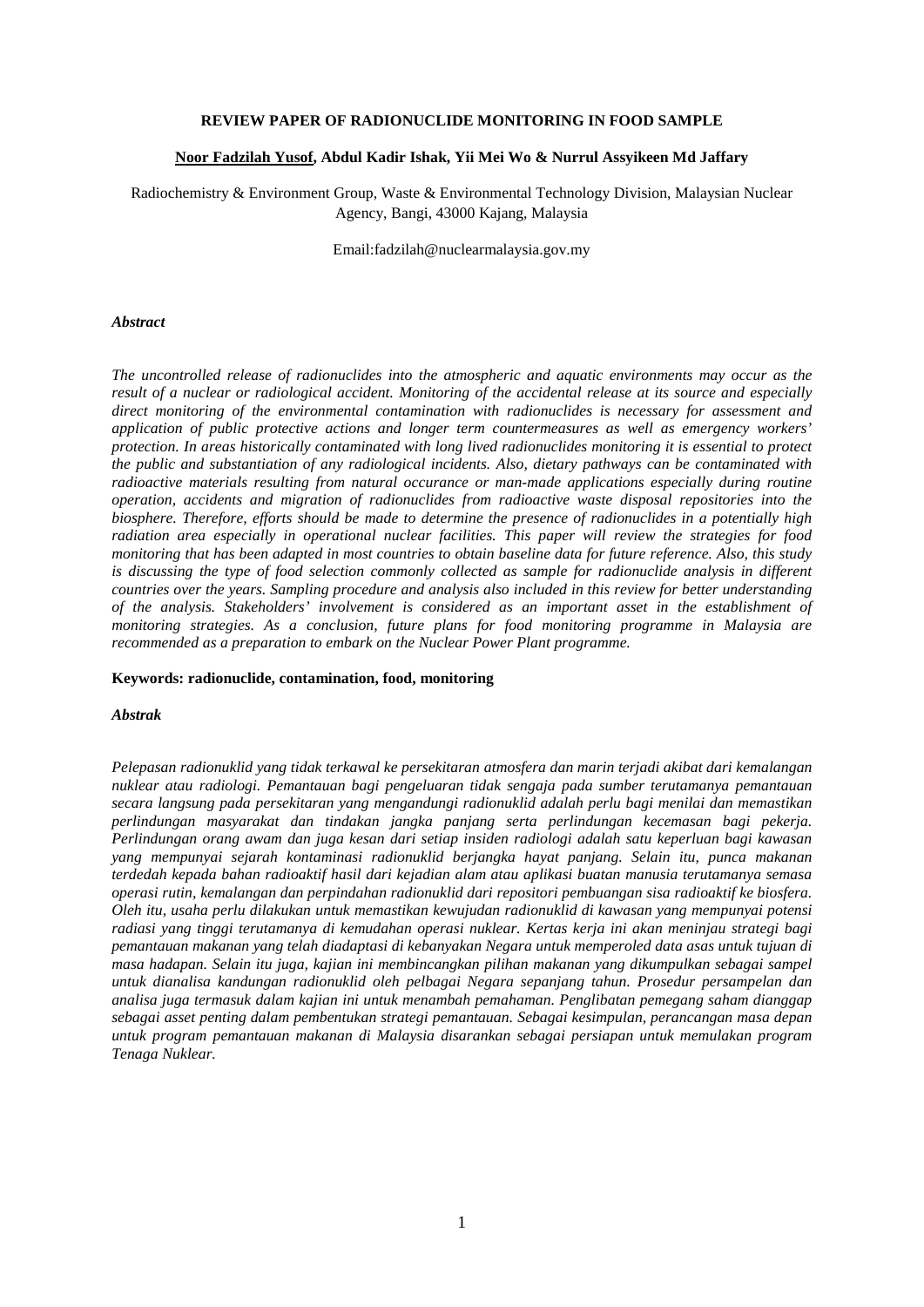# **INTRODUCTION**

In many years, the impact of radiological health hazard by human activities, especially in the production of energy, research and medical applications of nuclear facilities have intrigued great concern and remarkable interest in the field of radiation protection. One of the main issues that concern the most is food safety. After the Chernobyl nuclear power plant accident on 26 April 1986, large quantities of radioactive substances were discharged to the environment, which eventually settled down in the soil and vegetation. Many individual countermeasures have been developed since the Chernobyl accident to preserve food production [\[Alexander et al. 2005\]](#page-5-0). The main aim of the development is to monitor the environment and diet of people who live or work near nuclear sites in order to estimate exposures for those small groups of people who are most at risk from the disposals of radioactive waste. A recent study reported by Nisbet et. al. indicated that around 40 potential management options were exist for evaluating the impact of radiocaesium and radiostrontium contamination of the food chain [\[Nisbet et al. 2004\]](#page-5-1). More attentions have been focusing on the concept of 'from farm to fork' adapted into researches as an effort to reduce the contamination of foods by concentrating on source-directed measures. Preventing contaminated raw materials from entering the food chain are more effective to ensure the food safety compared to conventional market control. In a radiation situation, the availability of uncontaminated food and food raw materials to consumers and to the entire production chain is a challenge, especially during the growing season [\[Rantavaara et al. 2005\]](#page-5-2).

Based on study by Arogunjo et. al., contamination of the food chain is resulting from direct deposition of these radionuclides on plant leaves, root uptake from contaminated soil or water and animals that ingesting contaminated plants, soil or water [\[Arogunjo et al. 2005\]](#page-5-3). In any accidental releases of radioactivity cases into the environment, a potential of widespread and long-term contamination on the agricultural land need to be suspected and consequently a potential long-lasting impact on food. This situation required the development of the monitoring network in the agricultural field especially in the contaminated area to maintain a safe food produced.

Monitoring programme for foodstuff is important to identify the existence of radionuclides and to obtain the quantitative information on transfer processes. Additionally, evaluation on present, future and sometimes past situations is a possible way to select short-term or long-term counter-measures. The authorities are fully responsible to inform the actual levels of radioactivity or in other words the safety of the foodstuff to the public. Basically, the monitoring programme is focused on long-term, low-level exposure but the programme should meet the requirements of detecting accidents as quickly as possible [\[Varga et al. 2006\]](#page-5-4).

Therefore, efforts should be made to determine the presence of radionuclides in a potentially high radiation area especially in operational nuclear facilities as a benchmark data to assess transfer factor into the food chain.

#### **DISCUSSION**

# **Food Selections**

In Malaysia, especially in Nuclear Malaysia, bioindicators are involved in normal sampling programme to get the radionuclides activities information during the whole year. However, consuming food samples are able to provide data about the specific activity of different radionuclides in different medium, time dependency and spatial distribution of radionuclides to assess ingestion doses and mainly to support decision-makers in the case of accident happen at a radioactive facility.

In Hungary, paper written by Varga et. al. stated that each laboratory in their country has to collect and analyse more than 100 samples per year from various places of the respective region in the frame of the routine monitoring. The samples were taken from harvested products from open-air production and some of consumable parts of plants are measured [\[Varga et al. 2006\]](#page-5-4). They focused on daily food intakes such as dairy products, potatoes, vegetables and fruits.

Alternatively, in Nigeria, they highlighted on the main staple foods for radionuclides monitoring which were cereals and starchy tubers. This action was due to the built up of a research reactor at the Centre for Energy Research and Training (CERT) in Zaria in the northern part of the country and a Tandem linear accelerator that is already operational at the Centre for Energy Research and Development (CERD) at Ile-Ife in south-western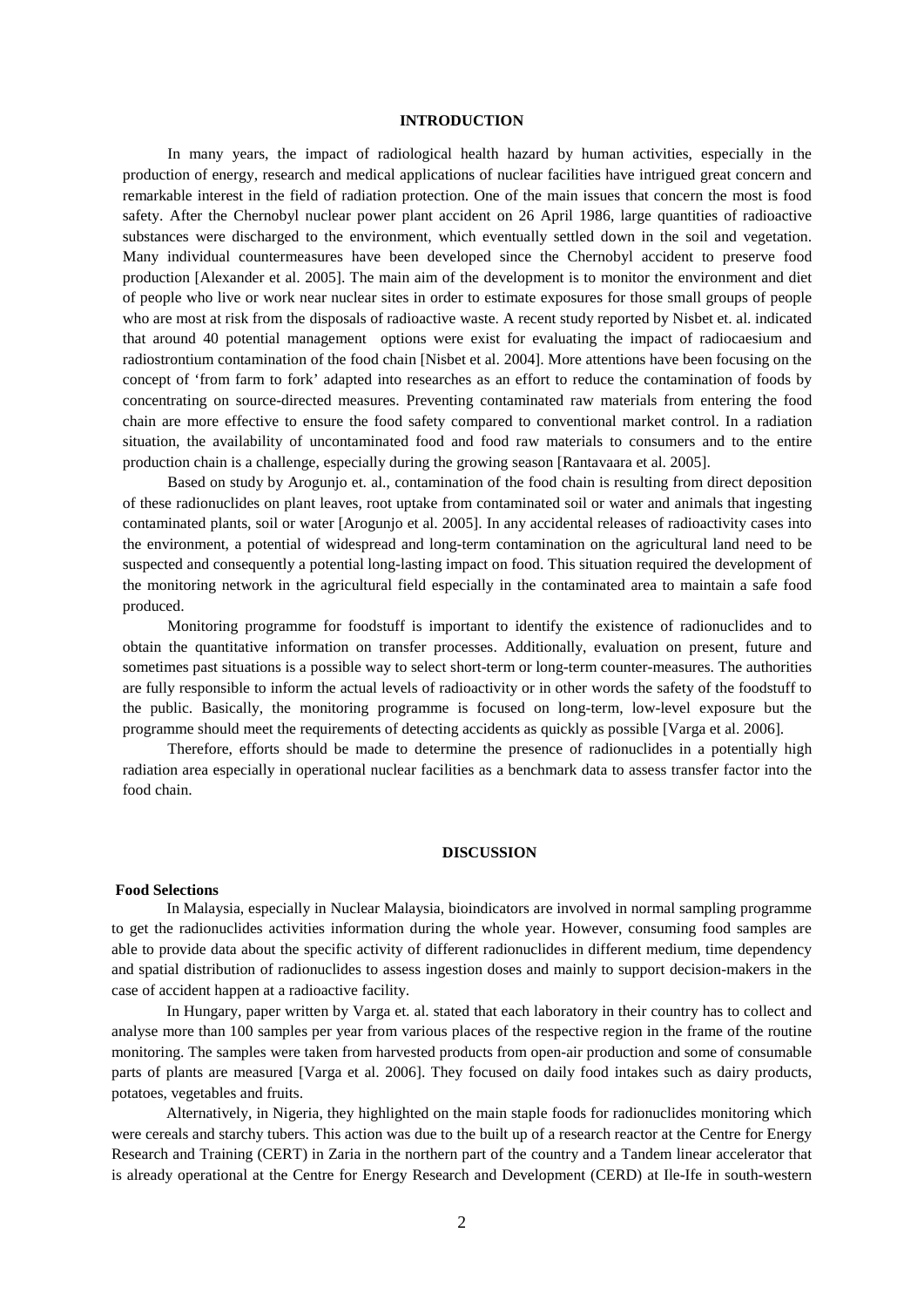# Nigeria [\[Arogunjo et al. 2005\]](#page-5-3).

Some country like Argentina, milk was produced over large areas (approximately  $1,000,000 \text{ km}^2$ ) and collected daily at dairy farms [\[Desimoni et al. 2009\]](#page-5-5). Since milk and milk products are important components of human diet, the establishment of radioisotope concentrations will provide meaningful information that will contribute to the knowledge of population exposure and to the setting up of a regional baseline.

Several literature reports are concern about radionuclide transfer from soil to fruit and the other parts of the plant to fruit [\[Carini and Bengtsson 2001;](#page-5-6)[Green et al. 1997](#page-5-7)[;Monte et al. 1990\]](#page-5-8). It is a complex process where many interactions involved between biotic and abiotic components and strongly depends on the local circumstances. A study by Oncsik et. al. investigated the transfer of Cs-134 to strawberry after an acute release in the form of wet deposition during the year 2000 [\[Oncsik et al. 2002\]](#page-5-9). Leaf-to-fruit, soil-to-fruit and direct fruit pathways were examined.

# **Materials and methods**

a. Sampling procedure and preparation

The primary purpose of this task is to check on the level of radioactivity in food and the environment. This is to demonstrate that the safety of people is not compromise and that doses, as a result of discharge of radioactivity are below the dose limit. Table 1 presented the dose coefficient which are the factors determining the radiation exposure of individual organs and the whole body by incorporated radioactive substances . It is depend on the radionuclide, the incorporation type (inhalation/ingestion), the chemical compound of the radionuclide and the age of the person.

|                       |                | Dose factor in Sv/Bq |                |                |  |  |  |
|-----------------------|----------------|----------------------|----------------|----------------|--|--|--|
| <b>Nuklide</b>        | Organ          | $< 1$ year           | 7-12 years     | $>17$ years    |  |  |  |
| Tritium,<br>$H-3$     | Effective dose | $6.4.10^{-11}$       | $2.3.10^{-11}$ | $1.8.10^{-11}$ |  |  |  |
| Carbon.<br>$C-14$     | Effective dose | $1.4.10^{9}$         | $8.0.10^{-10}$ | $5.8.10^{-10}$ |  |  |  |
| Strontium,<br>$Sr-90$ | Bone surface   | $2.3.10^{-6}$        | $4.1.10^{-6}$  | $4.1.10^{-7}$  |  |  |  |
|                       | Effective dose | $2.3.10^{-7}$        | $6.0.10^{-8}$  | $2.8.10^{-8}$  |  |  |  |
| Iodine, I-<br>131     | Thyroid        | $3.7.10^{-6}$        | $1.0.10^{-6}$  | $4.3.10^{-7}$  |  |  |  |
|                       | Effective dose | $1.8.10^{-7}$        | $5.2.10^{-8}$  | $2.2.10^{-8}$  |  |  |  |
| Cesium,<br>$Cs-137$   | Effective dose | $2.1.10^{-8}$        | $1.0.10^{-8}$  | $1.3.10^{-8}$  |  |  |  |
| Radium,<br>Ra-226     | Bone surface   | $1.6.10^{-4}$        | $3.9.10^{-5}$  | $1.2.10^{-5}$  |  |  |  |
|                       | Effective dose | $4.7.10^{-6}$        | $8.0.10^{-7}$  | $2.8.10^{-7}$  |  |  |  |
| Plutonium,<br>Pu-239  | Bone surface   | $7.4.10^{-5}$        | $6.8.10^{-6}$  | $8.2.10^{-6}$  |  |  |  |
|                       | Effective dose | $4.2.10^{-6}$        | $2.7.10^{-7}$  | $2.5.10^{-7}$  |  |  |  |

Table 1: Dose coefficient for the calculation of the organ dose or the effective dose due to ingestion of radionuclides

A few aspects need to be considered in sampling and measuring radionuclides activities in food samples to achieve the best information about the specific radiological situation. In order to investigate long-term tendencies, the same pattern of monitoring data needs to be produced. Therefore, monitoring schedule has to follow the changes and sometimes the actual consumption-structure too [\[Varga et al. 2006\]](#page-5-4). Following are the aspects were taken into account to start a monitoring procedure in agricultural field [\[Varga et al. 2006\]](#page-5-4):

- Role of agriculture in the national economy
- Changes in the structure of agriculture and food consumption
- Geographical distribution of production
- Features of territorial units and administrative units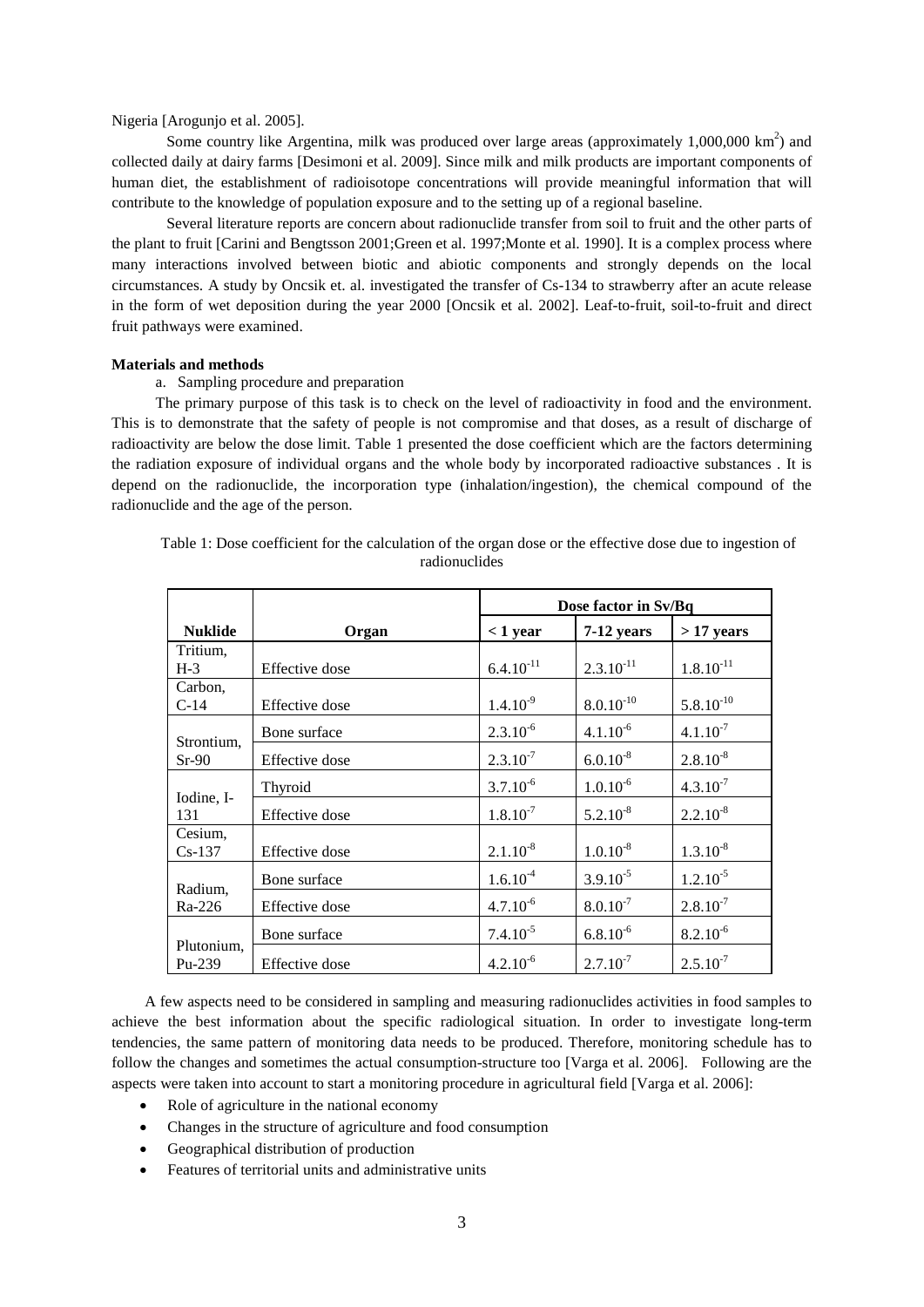- Organisation of public administration
- Capacity of radiochemical laboratories
- Obtaining a reasonable data set for statistical evaluation

Referring to these aspects, researchers in Hungary collected samples from harvested products from openair production. However, in Nigeria, the food samples were purchased from farmers in parts of Nigeria where they are largely generated [\[Arogunjo et al. 2005\]](#page-5-3). Carini stated that, the food processing can greatly decrease the radioactive content of final edible products; therefore neglecting the losses during food processing can lead to overestimation of the calculated dose [\[Carini 1999\]](#page-5-10). In an area where raw foods are staple edible products, omitting contributions from all pathways can lead to underestimation of the average food concentration.

A systematic study of the gamma-emitter radionuclide content (natural and anthropogenic) is widely consumed in Argentina. Samples coming from different productive regions of Argentina and neighbouring countries were analyzed. Liquid milk samples were collected from 31 commercial farm cow and ranch cattle over a long time period from 2000 to 2007. According to the literature, there are no climatic anomalies were registered during the collection period. Also natural phenomena or nuclear accidents that may have an impact on redistribution of radionuclides on the grass eaten by the cows producing milk did not occur. Therefore, they used the monitoring results as a baseline for gamma-emitter radionuclide content in Argentinean milk. Table 2 shows the age groups and annual dietary intakes for various food classes and the total, calculated from data in the EPA report .

| <b>Food class</b> | Age group |         |       |         |         |           |         |         |           |         |  |
|-------------------|-----------|---------|-------|---------|---------|-----------|---------|---------|-----------|---------|--|
|                   | $\leq 1$  | $1 - 4$ | $5-9$ | $10-14$ | $15-19$ | $20 - 24$ | $25-29$ | $30-39$ | $40 - 59$ | $60 \&$ |  |
|                   |           |         |       |         |         |           |         |         |           | up      |  |
| Dairy             | 208       | 153     | 180   | 186     | 167     | 112       | 98.2    | 86.4    | 80.8      | 90.6    |  |
| (fresh milk)      | (99.3)    | (123)   | (163) | (167)   | (148)   | (96.5)    | (79.4)  | (66.8)  | (61.7)    | (70.2)  |  |
| Egg               | 1.8       | 7.2     | 6.2   | 7.0     | 9.1     | 10.3      | 10.2    | 11.0    | 11.4      | 10.5    |  |
| Meat              | 16.5      | 33.7    | 46.9  | 58.4    | 69.2    | 71.2      | 72.6    | 73.4    | 70.7      | 56.3    |  |
| Fish              | 0.3       | 2.5     | 4.0   | 4.6     | 6.1     | 6.8       | 7.6     | 7.1     | 8.0       | 6.3     |  |
| Produce           | 56.6      | 59.9    | 82.3  | 96.0    | 97.1    | 91.4      | 99.1    | 102     | 115       | 121     |  |
| Beverage (tap     | 112       | 271     | 314   | 374     | 453     | 542       | 559     | 599     | 632       | 565     |  |
| water)            | (62.3)    | (159)   | (190) | (226)   | (243)   | (240)     | (226)   | (232)   | (268)     |         |  |
| Misc              | 2.0       | 9.3     | 13.3  | 14.8    | 13.9    | 10.9      | 11.9    | 12.5    | 13.3      | 13.0    |  |
| <b>TOTAL</b>      | 418       | 594     | 726   | 832     | 905     | 922       | 937     | 965     | 1001      | 930     |  |
| <b>ANNUAL</b>     |           |         |       |         |         |           |         |         |           |         |  |
| <b>INTAKE</b>     |           |         |       |         |         |           |         |         |           |         |  |
| (kg/y)            |           |         |       |         |         |           |         |         |           |         |  |

| Table 2: The annual dietary intakes for various food classes and the total, calculated from data in the EPA |  |  |        |  |  |  |  |  |
|-------------------------------------------------------------------------------------------------------------|--|--|--------|--|--|--|--|--|
|                                                                                                             |  |  | report |  |  |  |  |  |

a) Computed from daily intake values in grams per day provided in (EPA 1984b). The total annual intakes are rounded to nearest 1 kg/y

b) Fresh milk is included in the dairy entry, and tap water used for drinking is included in the beverage entry. The total annual intakes  $(kg/y)$  for fresh milk and tap water are also given separately in parentheses.

Sampling is focused on nuclear sites licensed by the HSE under the Nuclear Installation Act, 1965 (United Kingdom-Parliament, 1965) in the UK [\[Government October 2010\]](#page-5-11). Other than to fulfil statutory duties under the Radioactive Substances Act, 1993 (United Kingdom-Parliament, 1993) and the Environmental Permitting (England and Wales) Regulations, 2010, an additional sampling is conducted in areas isolated from nuclear sites to establish the general safety of the food chain, drinking water and the environment. The results are used as background data to compare with the results from around nuclear sites to show the variation of levels across in the UK. Monitoring programme is still on-going for the Insular States and Northern Ireland to take account the possibility of long-range transport of radionuclides due to Chernobyl accident.

Channel Islands monitoring is conducted on behalf of the Channel Island States, consisting of sampling and analysis of seafood, crops and indicator materials [\[Government October 2010\]](#page-5-11). This is to measure the potential effects of UK and French disposals into the English Channel and historic disposal of solid waste in the Hurd Deep. Furthermore, monitoring on terrestrial foodstuffs is conducted on behalf of the Department of Local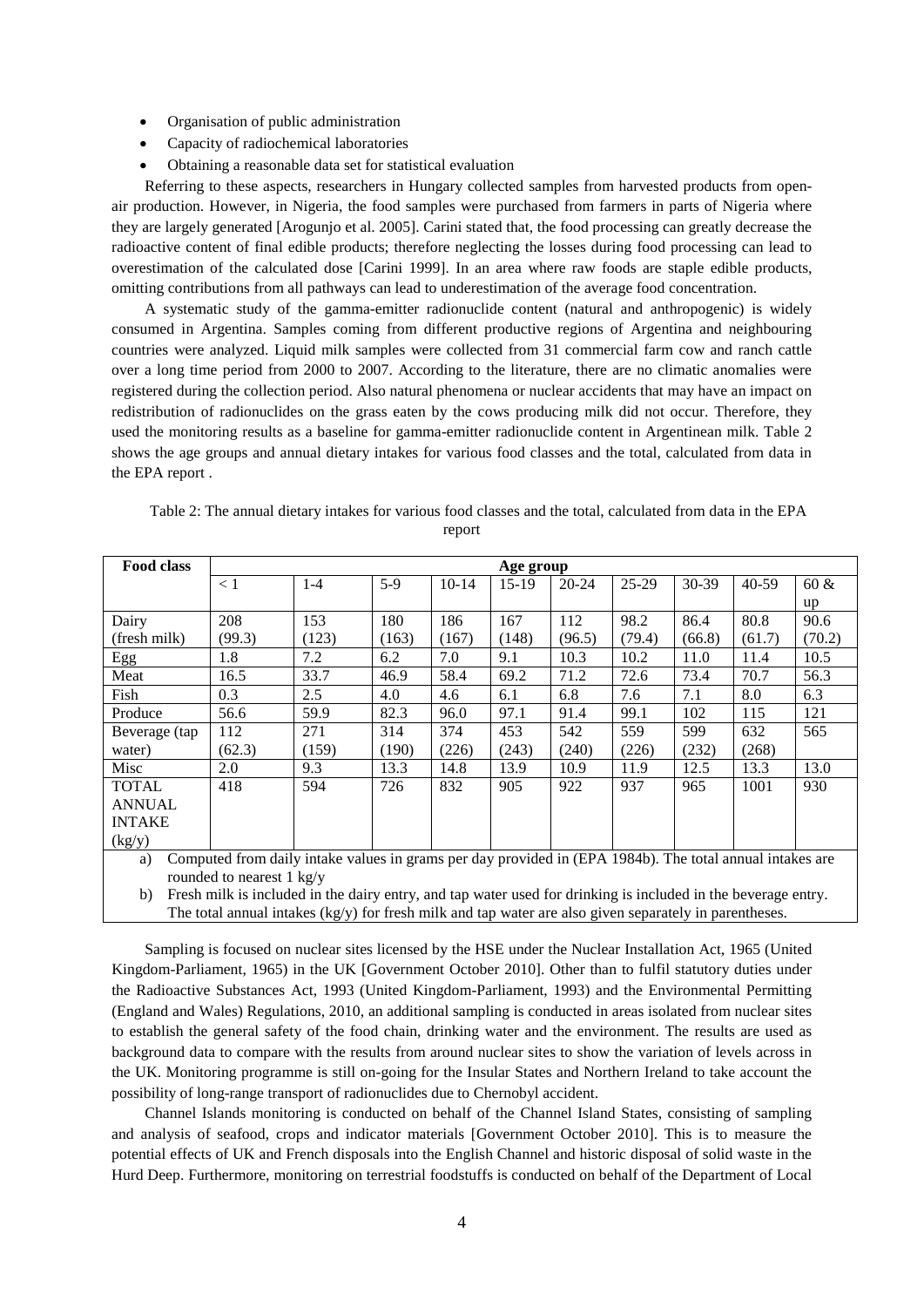Government and the Environment in the Isle of Man. Samples were taken are analysed for Chernobyl, Sellafield and Heysham related radionuclides, also monitoring of seafood is directed at the effects of disposal from Sellafield. Additionally, the Northern Ireland programme is directed at the far-field effects of disposals of liquid radioactive wastes into the Irish Sea [\[Government October 2010\]](#page-5-11).

#### b. Sample analysis

In most countries, samples were analysed by Gamma Ray Spectrometry using a Canberra vertical highpurity coaxial germanium crystal (HpGe) with NaI (Tl) detector. To assure the accuracy of the quantitative measurements, the detector are calibrated with adequate energy and efficiency calibration of the system according to standard sources from the International Atomic Energy Agency (IAEA), Vienna [\[Arogunjo et al.](#page-5-3)  [2005](#page-5-3)[;Varga et al. 2006](#page-5-4)[;Jibiri et al. 2007\]](#page-5-12). The concentrations of the different radionuclides were calculated based on the detector efficiency and energy calibration measurements in the energy range from 100 to 1500 keV [\[Akinloye et al. 1999\]](#page-5-13). In some country, for example in Hungary, they used Gross-alpha measurement to measure ashes food and plant samples. Gross-alpha measurement is integrated by ultra low-background alphabeta counters operating with P10 gas. They also used liquid scintillation technique to measure tritium content in leafy plants and water of Danube, Hungary.

#### c. Intercomparison analysis

In general, intercomparison analysis are organised for the network regularly, once or twice a year. Normally natural samples were chosen, from which a large amounts of samples were collected and their activities were about or significantly above the typical natural levels. The samples were distributed among the laboratories after homogenisation and testing were completed. Participation in the intercomparison has been mandatory for the stations of the network in Hungary. In 2000, a proficiency test for 90-Sr was managed using a certified reference material originating from the National Office of Measures, in this case the suggestions of Analytical Quality Control Service (AQCS) of International Atomic Energy Agency (IAEA) were kept in view [\[Varga et al. 2006\]](#page-5-4). In other words, the intercomparison analysis is important to assure the quality of management system for the laboratories. In addition, the annual meetings are organised for the network, where each problem is discussed, some exercises are held and solutions are harmonised.

# **Involvement of stakeholders**

The involvement of stakeholders in radionuclide monitoring for food is important to develop an interactive group in providing expert views, exchanging informations and recommending intervention precautions with practicable measures. This will allow effective information sharing and the provision of true, credible and consistent information to all interest groups of the food chain [\[Rantavaara et al. 2005\]](#page-5-2). The importance of stakeholder involvement was experienced by UK Agriculture and Food Countermeasures Working Group in the development of recovery strategies while experiencing environmental release of radioactivity. A large number of potential countermeasures have been identified including radioecological effectiveness, technical feasibility, capacity and cost involved, radiological and environmental impact, and social acceptability [\[Alexander et al. 2005\]](#page-5-0). These successfully identified countermeasures were applicable and acceptable for the UK. Also, the working group has examines in detail all the specific issues that are likely to present major challenges should any nuclear incident affecting the UK.

The stakeholder involvement in Hungary helps coordinating the work of the network, providing guidance and technical support, and helping in every field of work. The monitoring schedule is revised yearly according to the changes in the structure of food consumption and agricultural production [\[Varga et al. 2006\]](#page-5-4).

Whereas in Finland, stakeholder group representing the food supply chain was invited to take part in the discussions on sustainable restoration of food production systems after radioactive contamination. They also involved in the evaluation of the practicability of rural countermeasures. This project was carried out under the network project FARMING (Food and Agriculture Restoration Management Involving Network Groups).